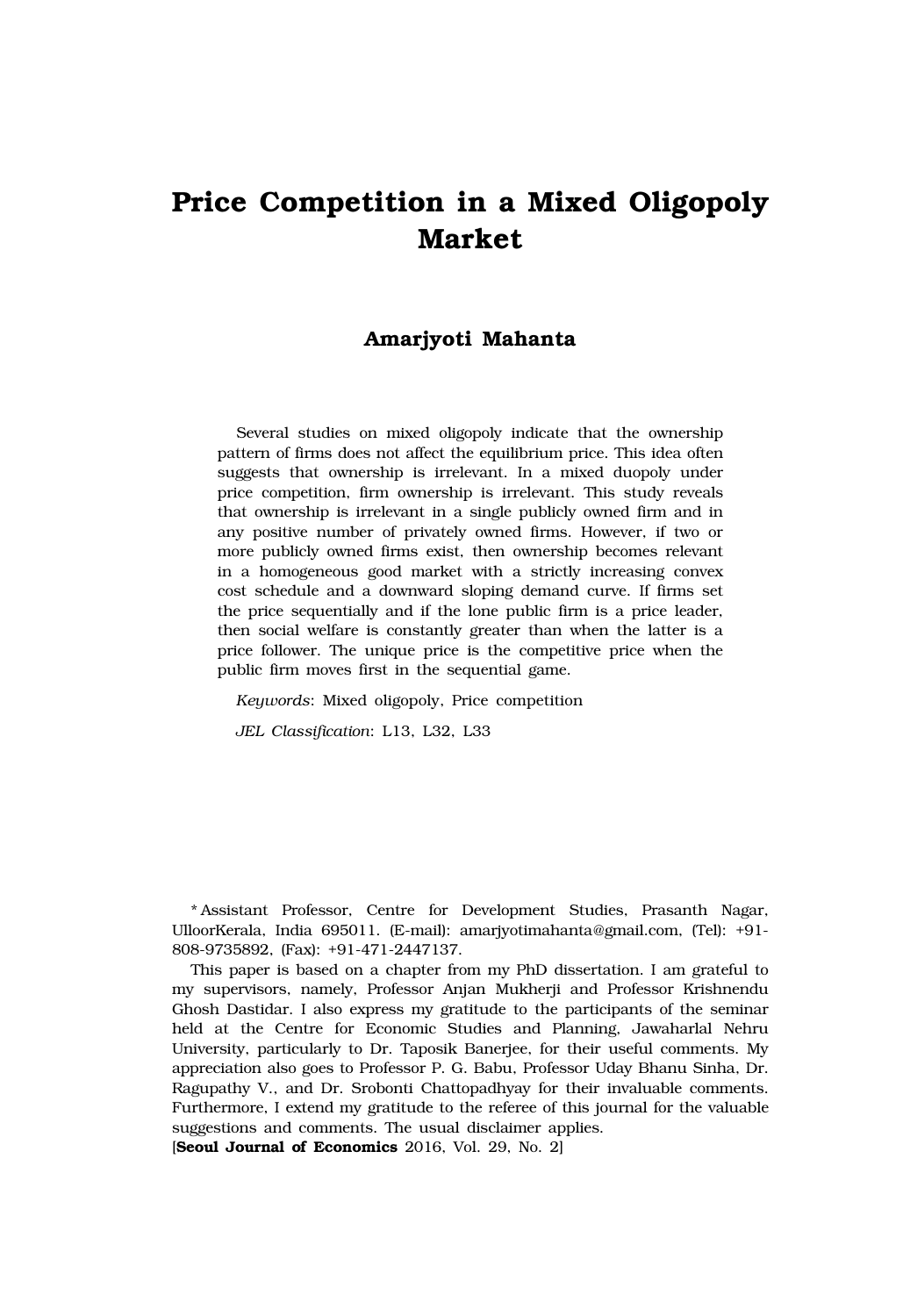## **I. Introduction**

In recent years, numerous studies have investigated mixed oligopoly markets where public and private firms co-exist. In such a market, privately owned firms maximizing profit compete with publicly owned firms. In particular, the standard practice in the literature has been to consider the maximization of social welfare as the objective of publicly owned firms. Social welfare is often characterized as the sum of producer and consumer surpluses. Although the mixed oligopoly market is similar to oligopoly market, the essential difference lies in the objective of a few firms, namely, public firms. Evidence of mixed oligopoly can be observed in the market for products in the oil and gas, telecommunication, and iron and steel sectors.1

From De Fraja, and Delbono (1989), numerous studies on mixed oligopoly have assessed the quantity competition among firms, including (Delbono, and Denicolo 1993; Freshtmanm 1990; Fjell, and Heywood 2002; Fjell, and Pal 1996; Han, and Ogawa 2008; Majumdar, and Pal 1998; Pal, and White 1998; Nett 1994; Matsumura 1998). Most of the results related to quantity competition in mixed oligopoly have indicated that social welfare may increase when the objective of publicly owned firms is to maximize profit as well.

Other studies have analyzed government interventions, through quantity (output) subsidy, in the mixed oligopoly context. White (1996) concluded that ownership is irrelevant if the optimal subsidy quantity is provided before and after the privatization of public firms. If private oligopoly in a situation where public firms have been privatized is not subsidized, then social welfare falls. Poyago-Theotoky (2001) extended this result for a sequential move game where the public firm is the Stackelberg leader. Myles (2002) extended White (1996) result for a general inverse demand function and aconvex cost function. Another strand of literature on mixed oligopoly studies the government's optimal shareholding in firms. Huang, Lee, and Chen (2006) suggested that the government should adopt a strategy of mixed oligopoly when a public firm's production cost is less than or equal to that of a private firm, or

<sup>1</sup> For example, in the telecommunication sector in India, Mahanagar Telephone Nigam Limited and Bharat Sanchar Nigam Limited are public sector firms, whereas Bharti Airtel, TATA Telecommunications, and Reliance Communications are private sector firms operating in this country. Other similar examples are observed in the oil and gas sector, as well as the iron and steel industry.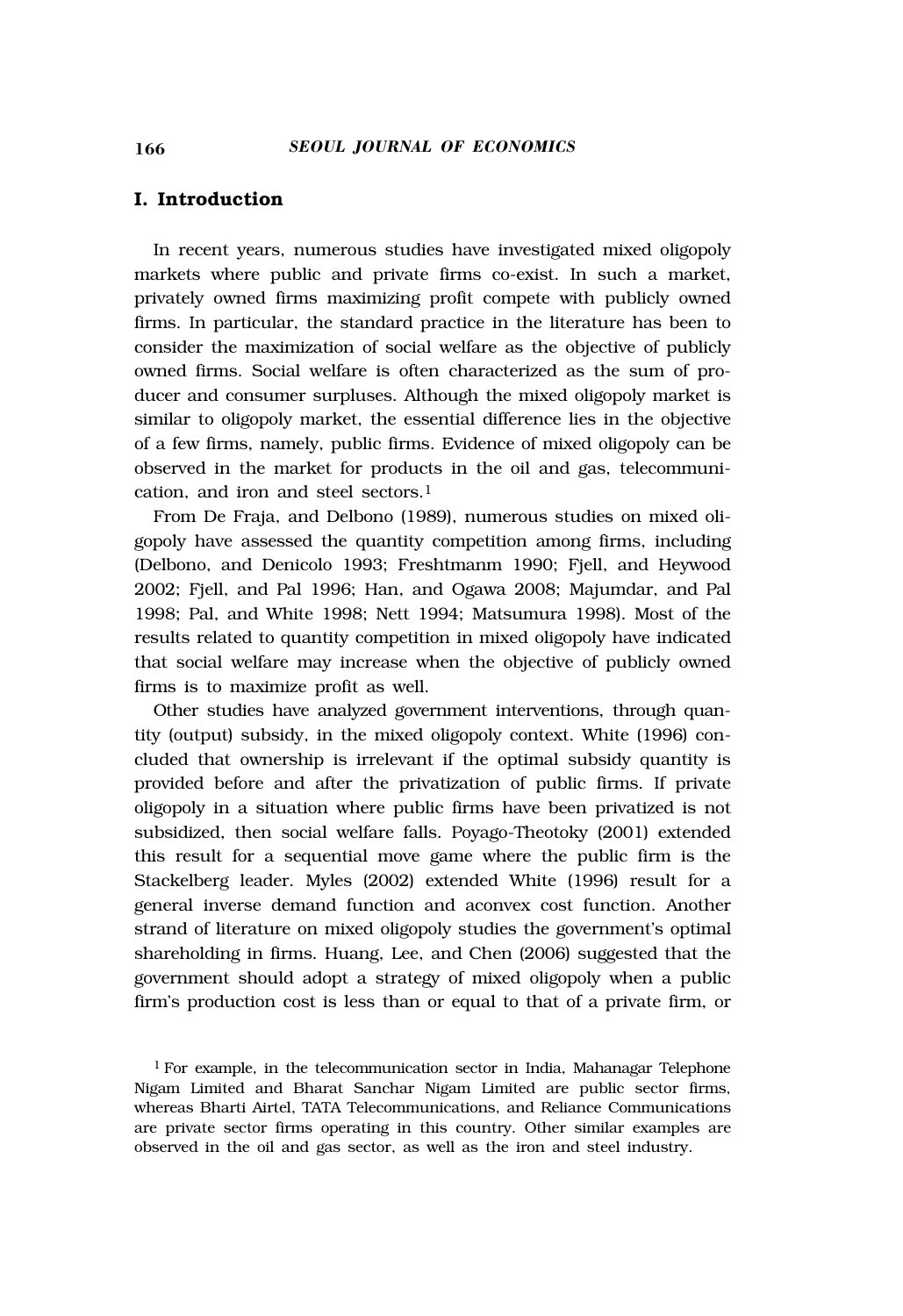at a threshold level. Thus, the government should privatize the public firm when this firm's production cost is considerably high.

The endogenous timing of public and private firms' actions in quantity competition has also been analyzed. Pal (1998) argued that a public firm should be a price follower and produce zero quantity. Thus, a public firm's credible threat of entry is sufficient for the enhancement of welfare. Lu (2006) extended the aforementioned result by including foreign private firms. Matsumura (2003) showed that in a duopoly market, a public firm should be the leader in equilibrium if the other firm is a foreign private firm and a follower if the other firm is a domestic firm.

Ogawa, and Kato (2006) examined the price competition2 in a homogeneous good mixed oligopoly market, and established that ownership is irrelevant. The set of equilibrium prices is the same as that of the Bertrand competition for quadratic cost function. Under certain conditions in private firm leadership, the equilibrium price exceeds that of the simultaneous move game. Price is constantly low in the case of a public firm leadership. Dastidar, and Sinha (2011) analyzed the price competition between a public and a private firm in a homogeneous good market. The aforementioned researchers showed that ownership is irrelevant in a homogeneous good duopoly market in a general setup characterized by a downward sloping demand function and a strictly increasing convex cost function. If both firms are publicly owned, then the equilibrium set is a superset of the set of equilibria in a mixed oligopoly. In a sequential move game, if the public firm is a price leader, then the equilibrium price is the same as that of the competitive equilibrium. Moreover, if the private firm is a price leader, then the outcome is the same as that of the collusive outcome.

Our analysis closely follows Dastidar, and Sinha (2011). We have extended the duopoly model to oligopoly by retaining the general downward sloping demand function and a strictly increasing convex cost function. Moreover, we demonstrate that if a sufficient number of public firms is present out of the total number of firms, then the irrelevance of ownership may not hold. In this paper, Section I discusses the model used in this study. Section II presents the results. Section III analyzes the outcome when firms set price sequentially.

<sup>2</sup> Studies have investigatedprice competition in differentiated good mixed oligopoly market. However, we are not reviewing these studies because we are analyzing the homogeneous market.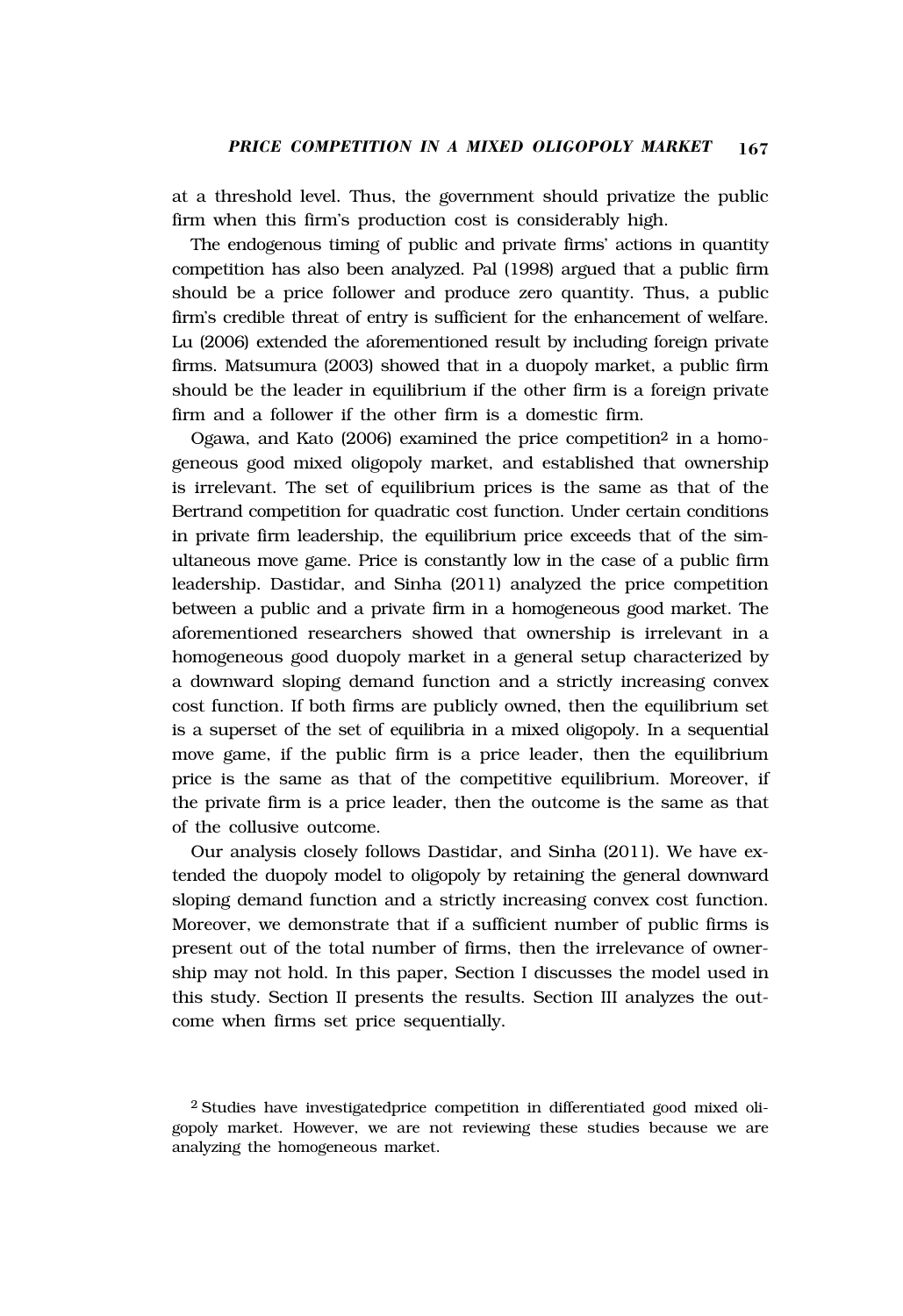## **II. Model**

Suppose *m* firms (*m*>2) are present, with each one producing a homogeneous product. The firms compete among themselves in terms of price. First, we analyze the equilibrium strategy of the firms when all of them are privately owned. The privately owned firms intend to maximize their profits. *The firms have to supply the quantity demanded at a price*. The firms setting the same price will share the quantity of goods supplied equally among them.

Thereafter, we introduce a few public firmsout of the *m* firms in the market. These publicly owned firms aim to maximize social welfare. Suppose that  $\bar{n}$ ,  $(\bar{n} \le m)$  publicly owned firms are present. We analyze the effect of an increase in the number of publicly owned firms (more than  $\bar{n}$  on the outcome in terms of strategies, that is, the set of Nash equilibria.

The demand function of the market is denoted as follows:

*D*(*p*)=*Q* twice continuously differentiable. A unique  $p^{max}$  exists, such that  $D(p^{max})=0$ . A unique  $Q^{max}$  also exists, such that  $D(0) = Q^{max}$  and  $D'(p) \leq 0$ ,  $\forall p \in (0, p^{max})$ .

The cost function of each firm is assumed to be the same. The nature of the cost function of each firm is given as follows:

*C*(*x*) is twice continuously differentiable and has the following properties,  $C(0)=0$ ,  $C'(Q)>0$ ,  $C''(Q)>0$ , and  $C'(0).$ 

If *p* is the lowest price set by all the privately owned firms  $(n\geq 1)$  in the market, then we define the profit of each privately owned firm (*n*  $\geq$ 1):

$$
\pi(p) = p \frac{D(p)}{n} - C(\frac{D(p)}{n}), p \in [0, p^{max}].
$$

The social welfare in the case when  $n \geq 1$  firms set the lowest price p is defined asfollows:

$$
W(p) = \int_{p}^{p^{max}} D(x) dx + n\pi(p)
$$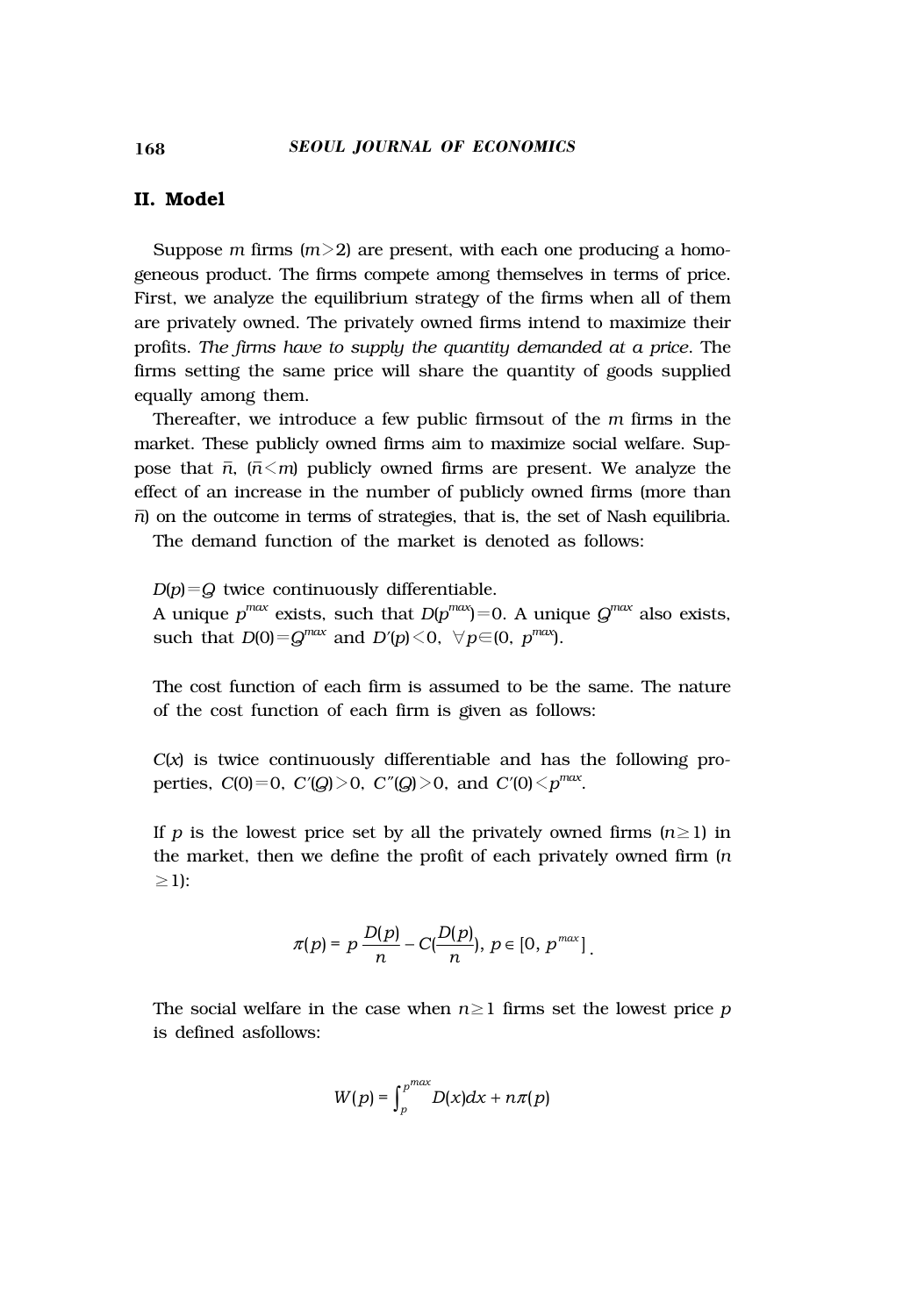The equilibrium is necessarily non-unique (Dastidar 1995) in the case of the Bertrand competition between two firms in a homogeneous product market. We show that if a few (more than one) publicly owned firms are present in a homogeneous product market serviced by a total of *m* firms, then the set of equilibrium prices is the same as the set of equilibrium prices in the Bertrand competition among *m* privately owned firms. Suppose that *n*\* publicly owned firms are present in the *m* firms market. Thereafter, we show that if *n*\* increases, keeping *m* fixed (*e.g*. private firms being nationalized), then the range of equilibrium prices shrinks. Thus, the range of equilibrium prices depends on the number of publicly owned firms.

## **III. Results**

### *Lemma* **2.1**

- i)  $\exists$  *unique*  $\hat{p}_m \in [0, p^{max})$ , such that  $\hat{\pi}_m(p) = 0$ .
- ii)  $\exists$  *unique*  $\overline{p}_m \in [0, p^{max})$ , such that  $\overline{\pi}_m(p) = \pi(p)$ .
- iii)  $\bar{\pi}_m(p) > \pi(p)$  if and only if  $p < \bar{p}_m$ .

iv) The range of the Bertrand equilibria is  $p \in [\hat{p}_m, \overline{p}_m]$  when *m* firms are present.

**Proof.** See Dastidar (1995) pages 22 to 27 for the proofs.

Lemma 2.1 provides the equilibrium strategies of each firm when all of the *m* firms are privately owned.

#### *Lemma* **2.2**

$$
\hat{W}_m(p) > \hat{W}_{\overline{n}}(p) > W(p), \,\forall p \in [0, p^{max}).
$$

*Proof.* Suppose  $\hat{W}_p(p) - W(p) < 0, \forall p \in [0, p^{max})$ .

$$
\Rightarrow \int_{p}^{p^{max}} D(x) dx + \overline{n} \hat{\pi}(p) - \int_{p}^{p^{max}} D(x) dx - \pi(p) < 0.
$$
  

$$
\Rightarrow pD(p) - \overline{n}C(\frac{D(p)}{\overline{n}}) - pD(p) + C(D(p)) < 0.
$$
  

$$
\Rightarrow C(D(p)) - \overline{n}C(\frac{D(p)}{\overline{n}}) < 0.
$$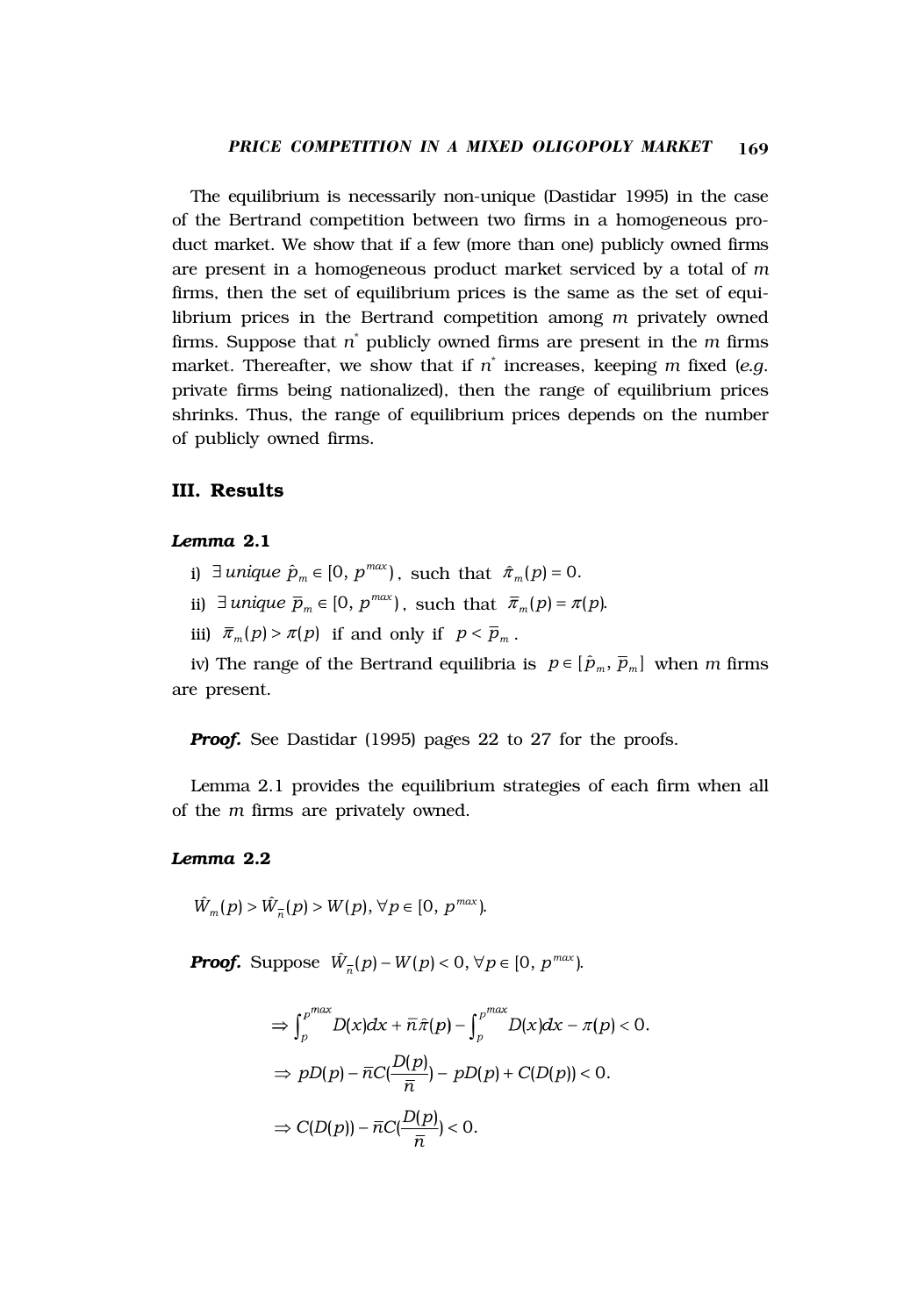By assumption, we know that the *C*( ) function is convex.

$$
\Rightarrow \frac{C(D(p)) - C(\frac{D(p)}{\overline{n}})}{(\overline{n} - 1)\frac{D(p)}{\overline{n}}} > \frac{c(\frac{D(p)}{\overline{n}}) - c(0)}{\frac{D(p)}{\overline{n}}}.
$$
\n
$$
\Rightarrow C(D(p)) - C(\frac{D(p)}{\overline{n}}) > (\overline{n} - 1)C(\frac{D(p)}{\overline{n}}).
$$
\n
$$
\Rightarrow C(D(p)) - \overline{n}C(\frac{D(p)}{\overline{n}}) > 0.
$$

The aforementioned inequality is a contradiction because  $\bar{n}{>}1.$ 

$$
\therefore \hat{W}_{\overline{n}}(p) - W(p) > 0, \forall p \in [0, p^{max}).
$$

Suppose  $\hat{W}_m(p) - \hat{W}_n(p) < 0$ .

$$
\Rightarrow \int_{p}^{p^{max}} D(x) dx + m\hat{\pi}_{m} - \int_{p}^{p^{max}} D(x) dx - \overline{n}\hat{\pi}_{\overline{n}}(p) < 0.
$$
  

$$
\Rightarrow mp \frac{D(p)}{m} - mC(\frac{D(p)}{m}) - \overline{n} \frac{pD(p)}{\overline{n}} + \overline{n}C(\frac{D(p)}{\overline{n}}) < 0.
$$
  

$$
\Rightarrow \overline{n}C(\frac{D(p)}{\overline{n}}) - mC(\frac{D(p)}{m}) < 0.
$$

We know that the  $C(\cdot)$  function is convex.

$$
\Rightarrow \frac{C\left(\frac{D(p)}{\overline{n}}\right) - C(0)}{\frac{D(p)}{\overline{n}}} > \frac{C\left(\frac{D(p)}{m}\right) - C(0)}{\frac{D(p)}{m}}.
$$
\n
$$
\Rightarrow \overline{n}C\left(\frac{D(p)}{\overline{n}}\right) - mC\left(\frac{D(p)}{m}\right) > 0.
$$

The aforementioned inequality is a contradiction because  $m > \bar{n}$ .

$$
\therefore \hat{W}_m(p) - \hat{W}_{\overline{n}}(p) > 0, \,\forall p \in [0, \, p^{max}).
$$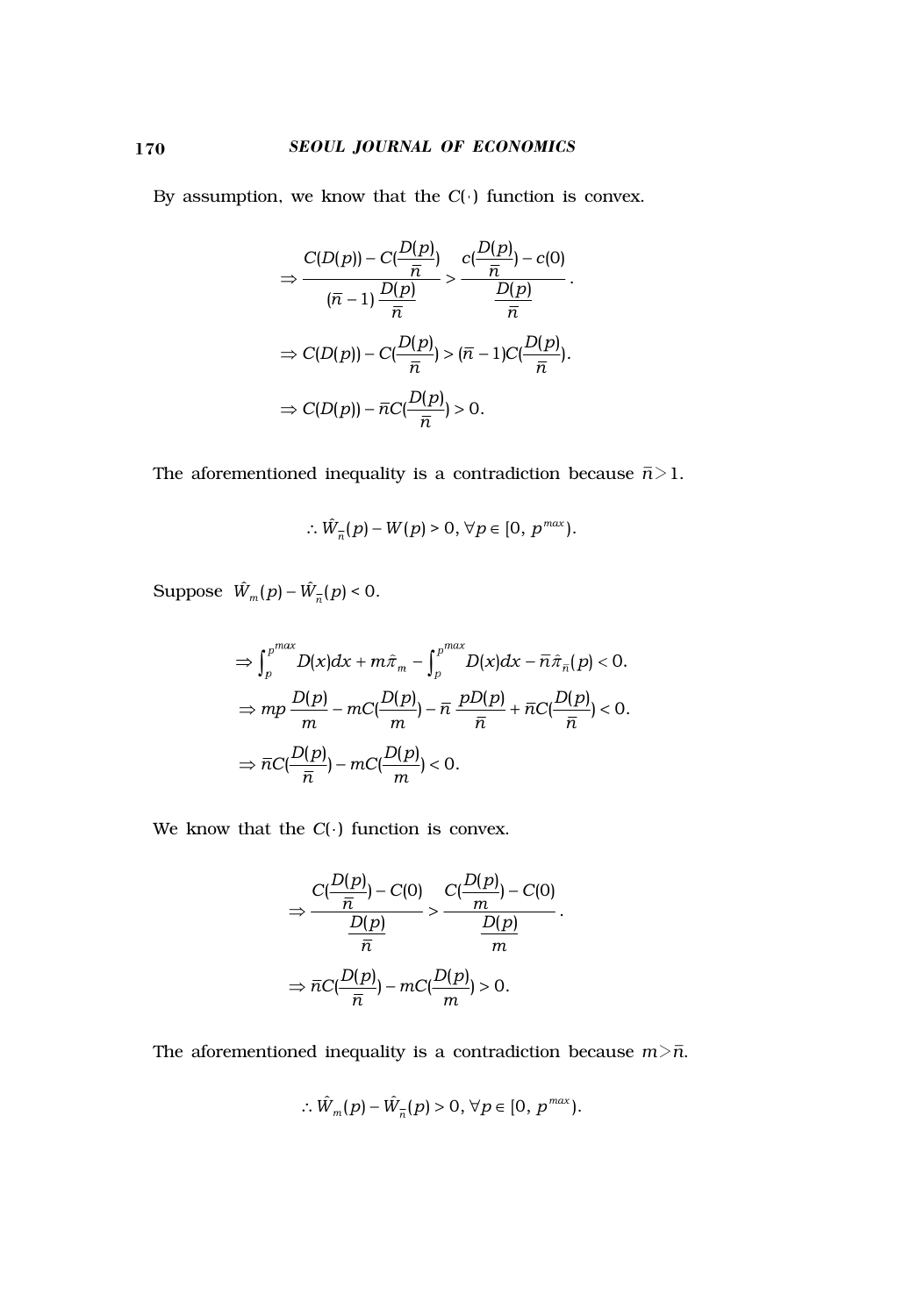Thus,  $\hat{W}_m(p) > \hat{W}_m(p) > W(p), \forall p \in [0, p^{max}).$ 

From Lemma 2.2, we can see that the social welfare is an increasing function of the number of firms setting that same price.3

*Lemma* **2.3** *W*(*p*) is maximized at  $\bar{p}$ ,  $\hat{W}_{\bar{n}}(p)$  is maximized at  $p_{\bar{n}}$ , and  $\hat{W}_m(p)$  is maximized at  $p_m$ .

**Proof.** 
$$
\frac{dW(p)}{dp} = \frac{d(\int_{p}^{p^{max}} D(x)dx + \pi(p))}{dp}.
$$

$$
= -D(p) + D(p) + pD'(p) - C'(D(p))D'(p).
$$

$$
= D'(p)(p - C'(D(p))).
$$

For  $p < C'(D(p))$ ,  $\Rightarrow W'(p) > 0$  because  $D'(p) < 0$ ,  $\forall p \in (0, p^{max})$ . For  $p > C'(D(p))$ ,  $\Rightarrow W'(p) < 0$  because  $D'(p) < 0$ ,  $\forall p \in (0, p^{max})$ .

$$
\Rightarrow W'(p) = 0 \text{ at } p = C'(D(p)) = \overline{p}.
$$

Following the same argument,  $\hat{W}'_{\overline{n}}(p) = 0$ , for  $p = C'(\frac{D(p)}{\overline{n}}) = p_{\overline{n}}$  and  $\hat{W}'_m(p) = 0$ , for  $p = C'(\frac{D(p)}{m}) = p_m$ .

We have derived the prices at which social welfare is maximized for different numbers of firms setting the lowest price. Evidently,

$$
\bar{p} = C'(D(p)) > p_{\bar{n}} = C'(\frac{D(p)}{\bar{n}}) > p_m = C'(\frac{D(p)}{m})
$$

because  $C'(\cdot) > 0, \forall Q$ .

*Lemma* 2.4  $\exists$  *unique*  $\overline{n}, \overline{n} < m$ , such that

<sup>3</sup> We obtain this result by relaxing the assumption  $C(0)=0$  to  $C(0)\geq 0$  as well. However for simplicity, we opt to retain the assumption.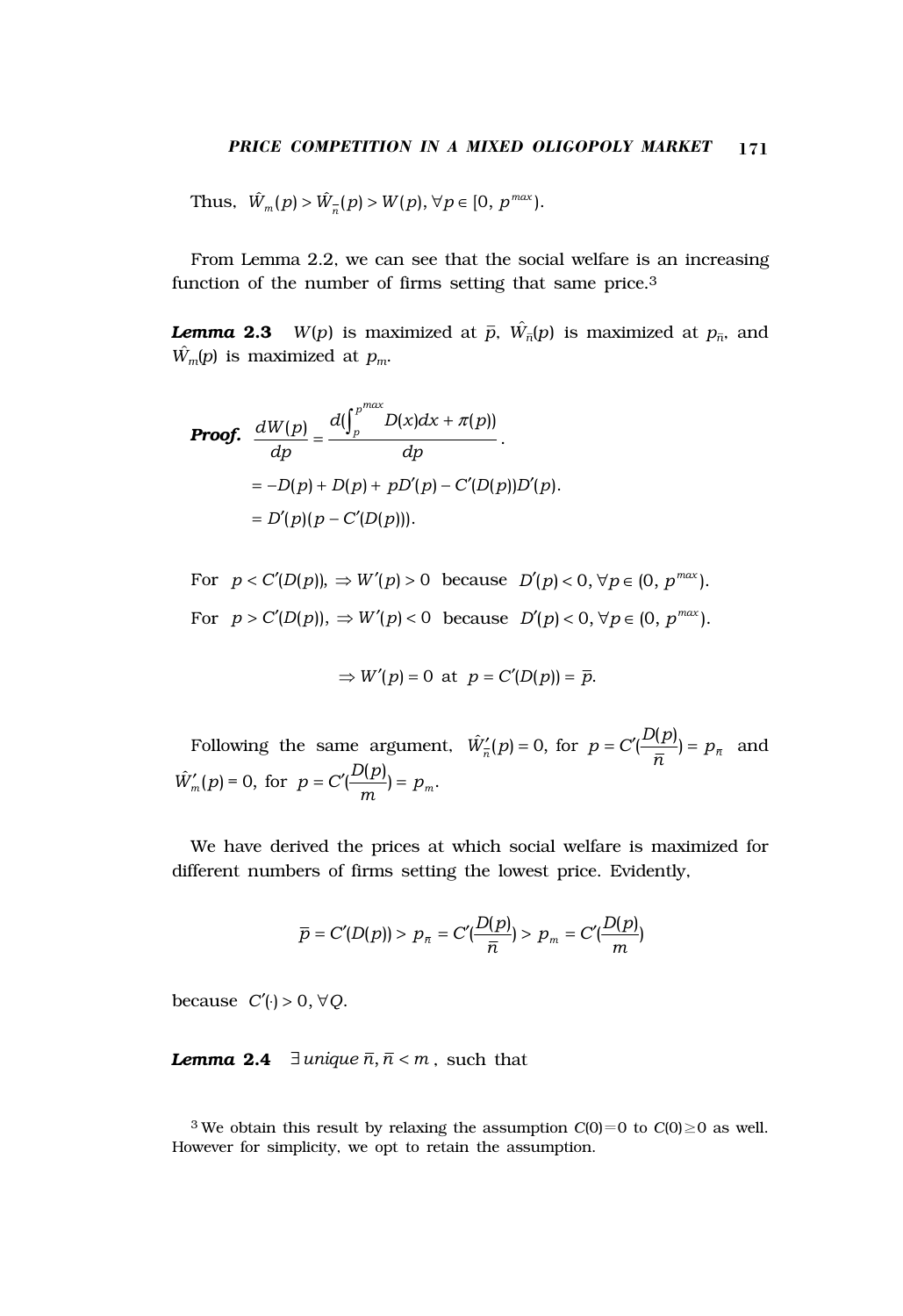$$
\frac{C(D(p))-C(\frac{D(p)}{m})}{(m-1)\frac{D(p)}{m}}=C'(\frac{D(p)}{\bar{n}}).
$$

*Proof. C*( ) is convex; thus,

$$
\frac{C(D(p))-C(\frac{D(p)}{m})}{(m-1)\frac{D(p)}{m}} > C'(\frac{D(p)}{m}).
$$
  

$$
\frac{C(D(p))-C(\frac{D(p)}{m})}{(m-1)\frac{D(p)}{m}} < C'(D(p)).
$$

Furthermore,  $C''(Q) < 0, \forall Q$ .

 $\Rightarrow \exists \bar{n}, 1 < \bar{n} < m$ , such that −  $= C'$  $\frac{C(D(p))-C(\frac{D(p)}{m})}{(m-1)\frac{D(p)}{m}}=C'(\frac{D(p)}{\overline{n}}), \bar{n}$ is unique.

Suppose  $\bar{n}$  is not unique; thus,  $\bar{n}$  is another real number, such that

$$
\frac{C(D(p)) - C(\frac{D(p)}{m})}{(m-1)\frac{D(p)}{m}} = C'(\frac{D(p)}{\tilde{n}}).
$$

$$
\Rightarrow C'(\frac{D(p)}{\tilde{n}}) = C'(\frac{D(p)}{\tilde{n}})
$$

This result is possible only when  $\bar{n} = \bar{n}$  because  $C''($   $) > 0$ . Therefore,  $\bar{n} = \bar{n}$ ,  $\bar{n}$  is unique.

Thus,  $\bar{n}$  is the number of publicly owned firms. The number  $(\bar{n})$  of publicly owned firms out of them total number of firms is such that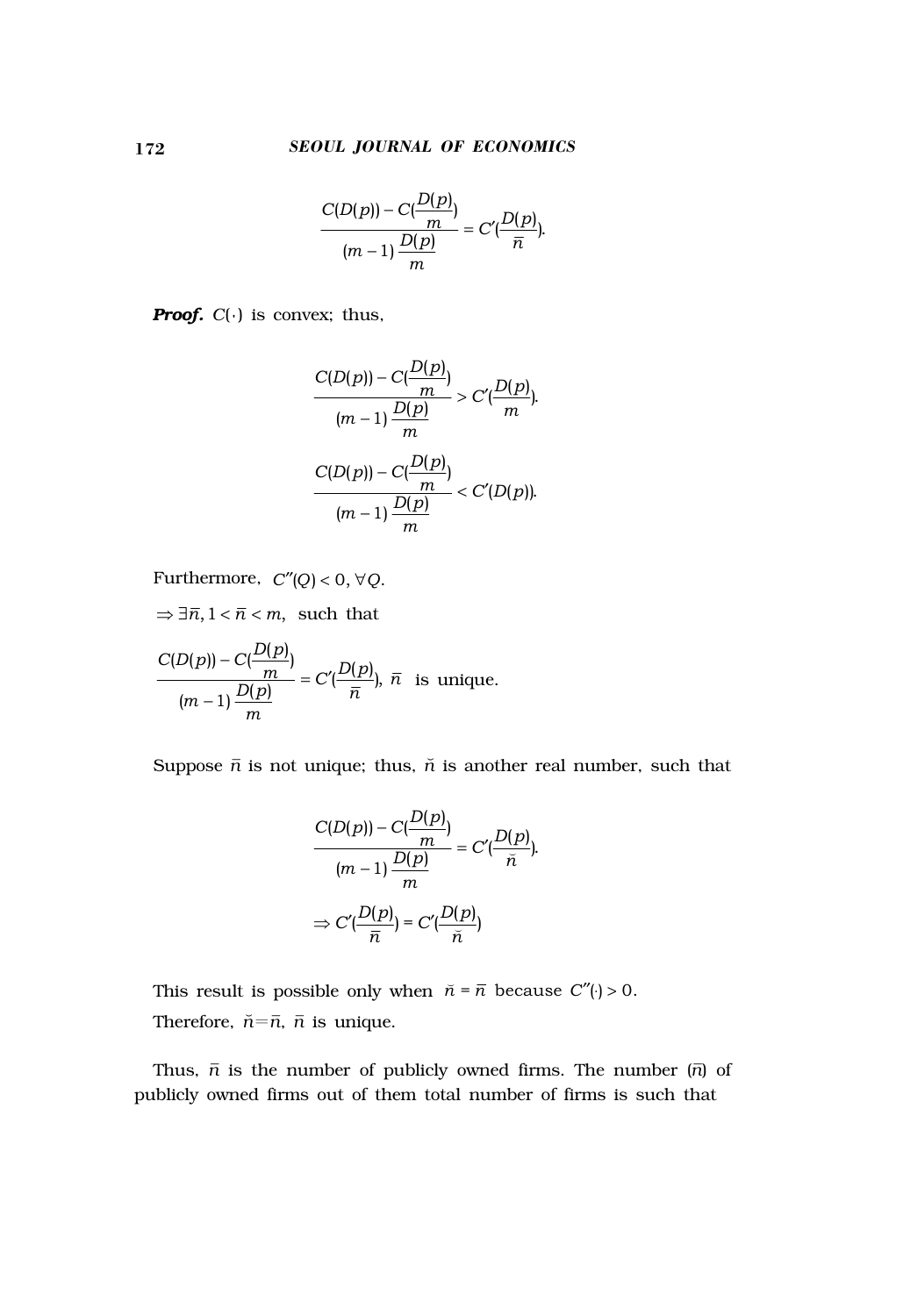$$
\frac{C(D(p))-C(\frac{D(p)}{m})}{D(p)\frac{(m-1)}{m}}=C'(\frac{D(p)}{\bar{n}}).
$$

This condition implies that  $\bar{n}$   $>$  1.

**Lemma 2.5** For 
$$
p = C'(\frac{D(p)}{\bar{n}}) = p_{\bar{n}}, \hat{\pi}_m(p) = \pi(p)
$$
.

*Proof.* Suppose

$$
\frac{pD(p)}{m} - C\left(\frac{D(p)}{m}\right) - pD(p) + C(D(p)) = e,
$$
  
such that  $e > 0$ , at  $p = C'\left(\frac{D(p)}{\overline{n}}\right) = p_{\overline{n}}$ .  

$$
\Rightarrow C(D(p)) - C\left(\frac{D(p)}{m}\right) = pD(p)\left(\frac{m-1}{m}\right) + e.
$$

$$
\Rightarrow \frac{C(D(p)) - C\left(\frac{D(p)}{m}\right)}{D(p)\left(\frac{m-1}{m}\right)} = p + \frac{e}{D(p)\left(\frac{m-1}{m}\right)}.
$$

We determine from Lemma 2.4 that

$$
\frac{C(D(p))-C(\frac{D(p)}{m})}{D(p)\frac{(m-1)}{m}}=C'(\frac{D(p)}{\bar{n}}).
$$

We have assumed  $p = p_{\overline{n}} = C' \left( \frac{D(p)}{\overline{n}} \right)$ .

$$
\Rightarrow \frac{C(D(p_{\overline{n}}))-C(\frac{D(p_{\overline{n}})}{m})}{D(p_{\overline{n}})\,\frac{(m-1)}{m}}=p_{\overline{n}}+\frac{e}{D(p_{\overline{n}})\,\frac{(m-1)}{m}}.
$$

This result is not possible because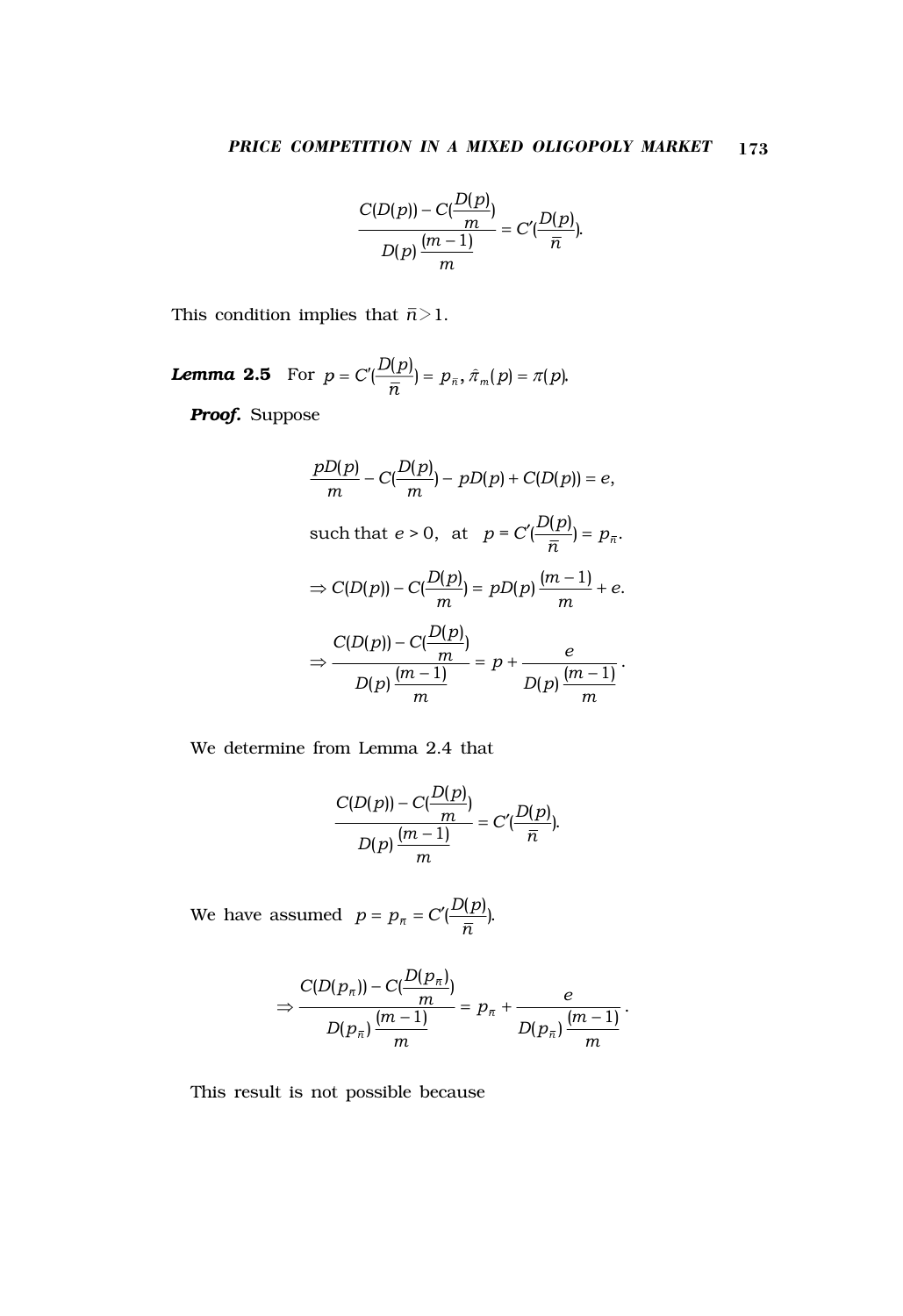$$
\frac{C(D(p_{\bar{n}}))-C(\frac{D(p_{\bar{n}})}{m})}{D(p_{\bar{n}})\frac{(m-1)}{m}}=C'(\frac{D(p_{\bar{n}})}{\bar{n}})=p_{\bar{n}}.
$$
  
\n
$$
\Rightarrow e=0. \Rightarrow \hat{\pi}_m(p_{\bar{n}})-\pi(p_{\bar{n}})=0.
$$

We know  $\bar{p}_m$  is unique and  $\hat{\pi}_m(\bar{p}_m) - \pi(\bar{p}_m) = 0$ . From Lemma 2.5, we obtain  $\bar{p}_m = p_{\bar{n}}$ . Suppose  $p_n$  is such that  $\hat{W_n}(p)$  is maximized.  $\hat{W_{\bar{n}}}(p)$  is maximized at  $p_{\bar{n}}$ . For  $1 \leq n \leq \bar{n}$ ,

$$
\frac{D(p)}{n} > \frac{D(p)}{\overline{n}}
$$

and  $C'(\cdot)$ >0 are implied. Therefore,  $p_n$ > $p_{\bar n}$  for

$$
p_n = C'(\frac{D(p)}{n})
$$

and

$$
{p}_{\overline{n}}=C'(\frac{D(p)}{\overline{n}}).
$$

Similarly, for  $m>n\bar{n}$ , we obtain  $p_n \leq p_{\bar{n}}$ .

We will show that  $\exists k_{\bar n}\ldotp k_{\bar n}\in ]0,p^{max}\rangle$ , such that  $\hat{W}_{\bar n}[p_{\bar n}\hat{}]=\hat{W}_{m}[k_{\bar n}\hat{}]$ . As  $\bar n$  $m \leq m$ ; thus,  $\hat{W}_m(p) > \hat{W}_n(p)$ ,  $\forall p \in [0, p^{max})$ . At  $p^{max}$ ,  $\hat{W}_n(p^{max}) = 0$  and  $\hat{W}_m(p^{max})$ =0.  $\hat{W_{\pi}}(p)$  is maximized at  $p_{\bar{n}}$ .  $\hat{W_{m}}(p)$  is maximized at  $p_{m}$ .  $p_{m}$ <  $p_{\bar{n}}$ .  $\hat{W_{m}}(p)$  $\leq$  0, for  $p > p_m$ . Therefore, a unique  $p = k_{\bar{n}}$  exists, such that  $\hat{W}_{\bar{n}}(p_{\bar{n}}) = \hat{W}_m$  $(k_{\bar{n}})$ . This result implies that  $k_{\bar{n}} > p_{\bar{n}}$ .  $k_n$ ,  $1 \leq n \leq m$  is a price, such that  $\hat{W}_n(p_n) = \hat{W}_m(k_n).$ 

*Lemma* **2.6**  $\exists$ *unique n*<sup>\*</sup>, with *m*>*n*<sup>\*</sup>>*n*̄, such that  $\hat{W}_{n}$ <sup>*'*</sup>( $p_{n}$ <sup>*÷*)</sup>= $\hat{W}_{m}$ ( $k_{n}$ <sup>*∗*</sup>)</sub> and  $k_{n}^* = p_{\bar{n}} = \bar{p}_m$ .

*Proof.* We have shown the existence of  $\bar{p}_m$  in Lemma 2.1. From Lemma 2.5, we have obtained  $p_{\bar{n}}$ . We know that  $\bar{p}_{m} = p_{\bar{n}}$ . Now, fix  $n^*$ , such that  $k_{n}$  =  $\bar{p}_m$ = $p_{\bar{n}}$ .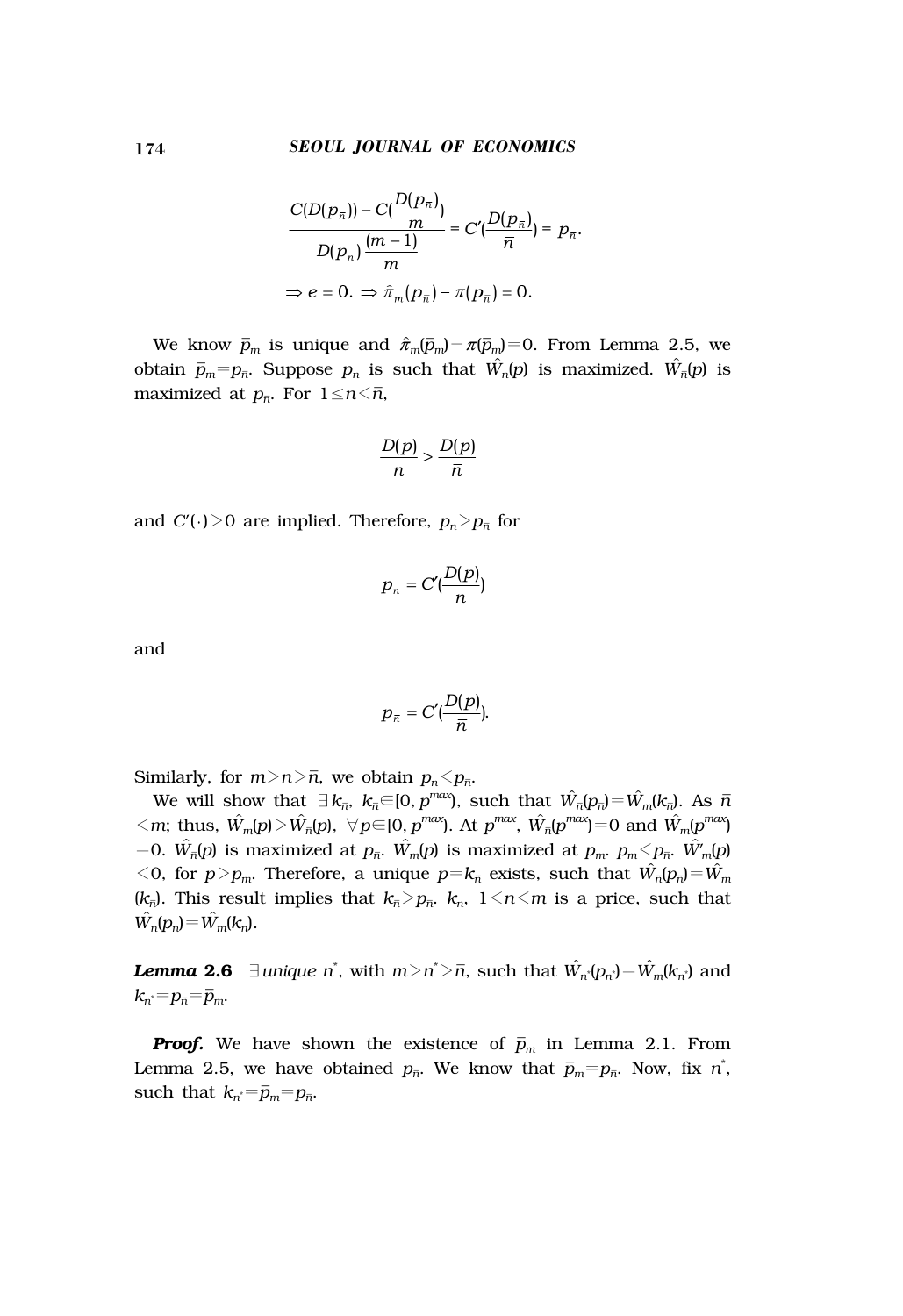$$
\hat{W}_m(k_{n^*}) > \hat{W}_{\overline{n}}(k_{n^*}), \,\forall p \in [0, \, p^{max}).
$$
  

$$
\hat{W}'_m(k_{n^*}) < 0, \text{ because } k_{n^*} = \overline{p}_m > p_m.
$$

Therefore, *n*<sup>\*</sup> constantly exists, such that  $\hat{W}_{n}$ <sup>*'*</sup>( $p_{n}$ <sup>\*</sup>)= $\hat{W}_{m}$ <sup>( $k_{n}$ \*), where  $\hat{W}_{n}$ <sup>\*</sup>( $p$ )</sup> is maximized at  $p_{n^*} \Rightarrow m > n^* > \bar{n}$ .

 $n^*$  is unique because  $\hat{W}_m'(p) \le 0$ , for  $p > p_m$ ,  $\hat{W}_{n_1}(p) > \hat{W}_{n_2}$ ,  $\forall p \in [0, p^{max})$ , and  $n_1 > n_2$ .

We obtained  $n^*$ , such that  $\hat{W}_m(k_{n^*}) = \hat{W}_{n^*}(p_{n^*})$ . Suppose  $n^*$  is the number of publicly owned firms out of the *m* firms. We have increased the number of publicly owned firms from  $\bar{n}$  to  $n^*$ . The number of privately owned firms is  $m - n^* = l$ . We will first analyze the best response of the *n*\* publicly owned firms.

The best response function of each publicly owned firms is defined by the function

$$
t_i:[0,\,p^{max}]^{m-1}\mapsto[0,\,p^{max}],\,i=1,\,2...n^*.
$$

 $t_i(p) = p_{n^*}$ , for each  $i = 1, ..., n^*$ , where *p* is a vector, if  $p_{min} > k_{n^*}$ , and  $p_{min}$  is equal to the lowest price set by any one of the *l* private firms. If the lowest price set by the private firm is  $p_{min}$ ,  $p_{min} > k_n$ , then the public firms will set a price *p*.  $p=p_{n^*}$  because for  $p > k_{n^*}$ ,  $\hat{W}_{n^*}(p_{n^*})=\hat{W}_{m}(p)$ .

 $t_i(p) = \{p_{n^*}, k_{n^*}\}\text{, if } p_{min} = k_{n^*}, \forall i = 1, ..., n^* \text{ because at } p = k_{n^*}, \hat{W}_{n^*}(p_{n^*}) = \hat{W}_{m}$  $(k_n^*)$ ; thus, each public firm will be indifferent between setting  $p=p_n^*$  or  $p = k_{n^*}.$ 

 $t_i(p) = p$ , if  $p_{min} < k_n$ ,  $\forall i = 1, ..., n^*$  because for  $p < k_n$ ,  $\hat{W}_{n^*}(p_n) < \hat{W}_{m}(p)$ ; thus, each public firm will quote the same price *p*.

*Proposition* **2.1** Given *m* firms, out of which *n*\* firms are publicly owned and *m*-*n*\* =*l* are privately owned, the set of Nash equilibria in price competition among all the firms is  $[\hat{p}_m, k_{n^*} = p_{\bar{n}} = \bar{p}_m]$ .

*Proof.* We have obtained the best response function for each of the publicly owned firms. The best response of the privately owned firms is as follows:

$$
S_j(p) = p, \text{ if } p[\hat{p}_m, \overline{p}_m], \text{ for each } j = 1, \dots l.
$$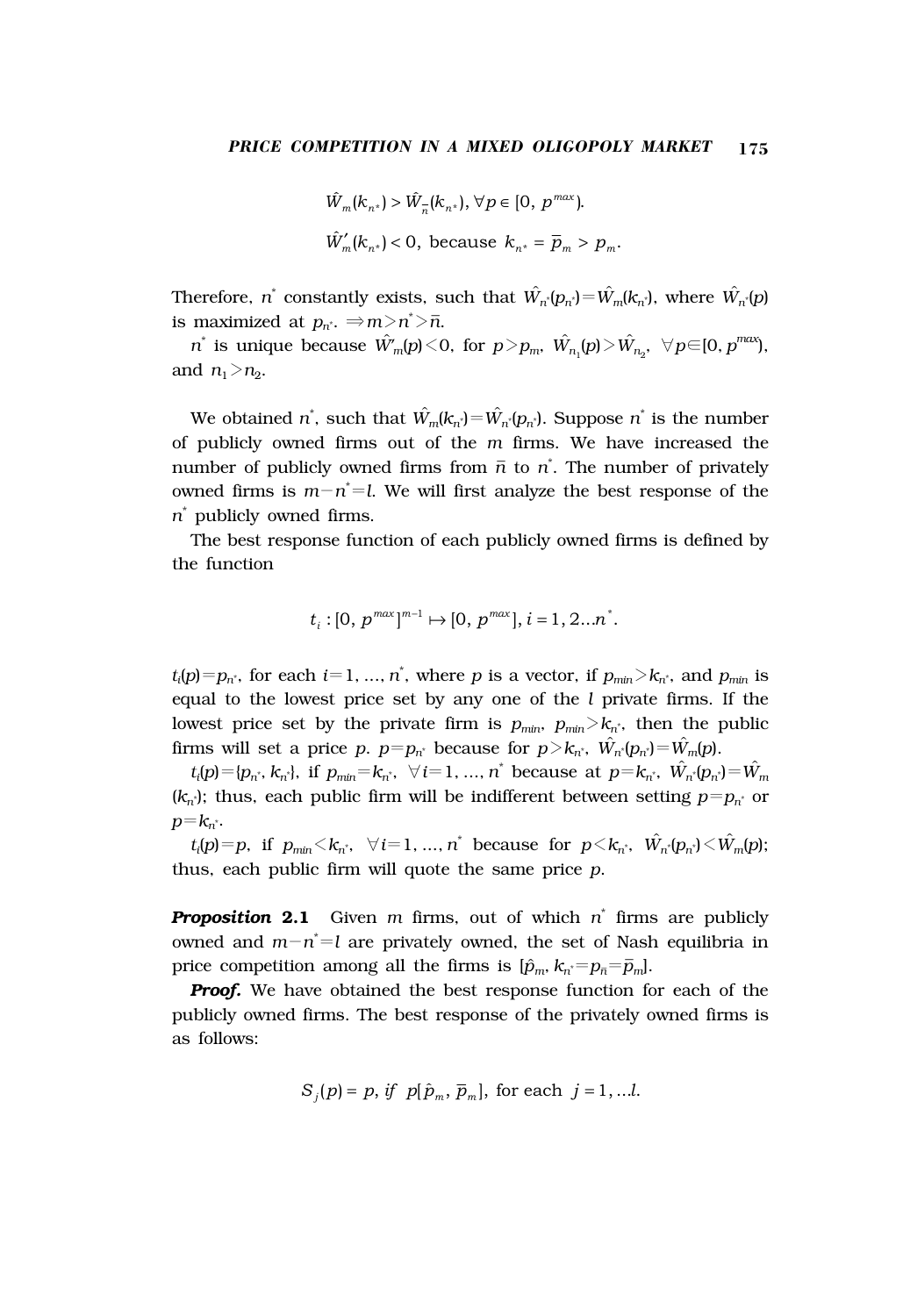This response is the Bertrand range of *m* firms. We know that  $\bar{p}_{m}$ = $p_{\bar{n}}$ =  $k_{n^*}$ .

Therefore, the set of Nash equilibria in the price competition among  $n^*$  public firms and  $m - n^* = l$  private firms is the same as the set of Nash equilibria in the price competition in *m* privately owned firms.

#### *Remarks***:**

i) For  $0 \le n \le n$ <sup>\*</sup>,  $\Rightarrow p_n \ge p_{n}$ \*, where  $p_n$  maximizes  $\hat{W_n}(p)$  and  $p_{n}$ \* maximizes  $\hat{W_{n^{\prime }}}[p],$  the set of Nash equilibria in the price competition among *n* publicly owned firms and  $m-n$  privately owned firms is the same as the set of Bertrand equilibria in *m* privately owned firms. Therefore, in the case where  $m-1$  private firms and one public firm are present, the set of equilibria is the same as the set of equilibria in *m* firms' Bertrand competition.

ii) For  $m > n > n^*$ ,  $\Rightarrow p_n < p_{n^*}$ 

 $\Rightarrow$   $k_n$ < $k_n$ <sup>\*</sup>, where  $p_n$  maximizes  $\hat{W_n}(p)$ ,  $p_{n^*}$  maximizes  $\hat{W_n}(p)$ ,  $k_n$  is such that  $\hat{W}_{p_n}(p_n) = \hat{W}_m(k_n)$ , and  $k_n$ <sup>\*</sup> is such that  $\hat{W}_{p_n}(p_n) = \hat{W}_m(k_n)$ ; the set of Nash equilibria in the price competition of *n* publicly owned firms and *m*-*n* privately owned firms is a subset of the set of the Bertrand equilibria in *m* privately owned firms. [ $\hat{p}_m$ ,  $k_n$ ] $\subset$ [ $\hat{p}_m$ ,  $\bar{p}_m$ ]. Therefore, the range shrinks.

The upper bound of the set of equilibrium prices decreases when the number of public firms among the total number of firms increases. Social welfare is higher when the number of public firms increases above a threshold level, and the firms quote the upper bound of the set of pure strategy Nash equilibrium price. Firms may charge considerably high prices, which are also equilibrium strategies, when the number of public firms is below a threshold level.

## **IV. Sequential Move Game**

In this section, we compute the set of pure strategy Nash equilibria when firms set prices in a sequential order. We assume that one public firm and  $(m-1)$  private firms are present. We consider two cases: (1) all  $(m-1)$  private firms move first and the public firm is the second mover, and (2) the public firm moves first and all  $(m-1)$  private firms move second.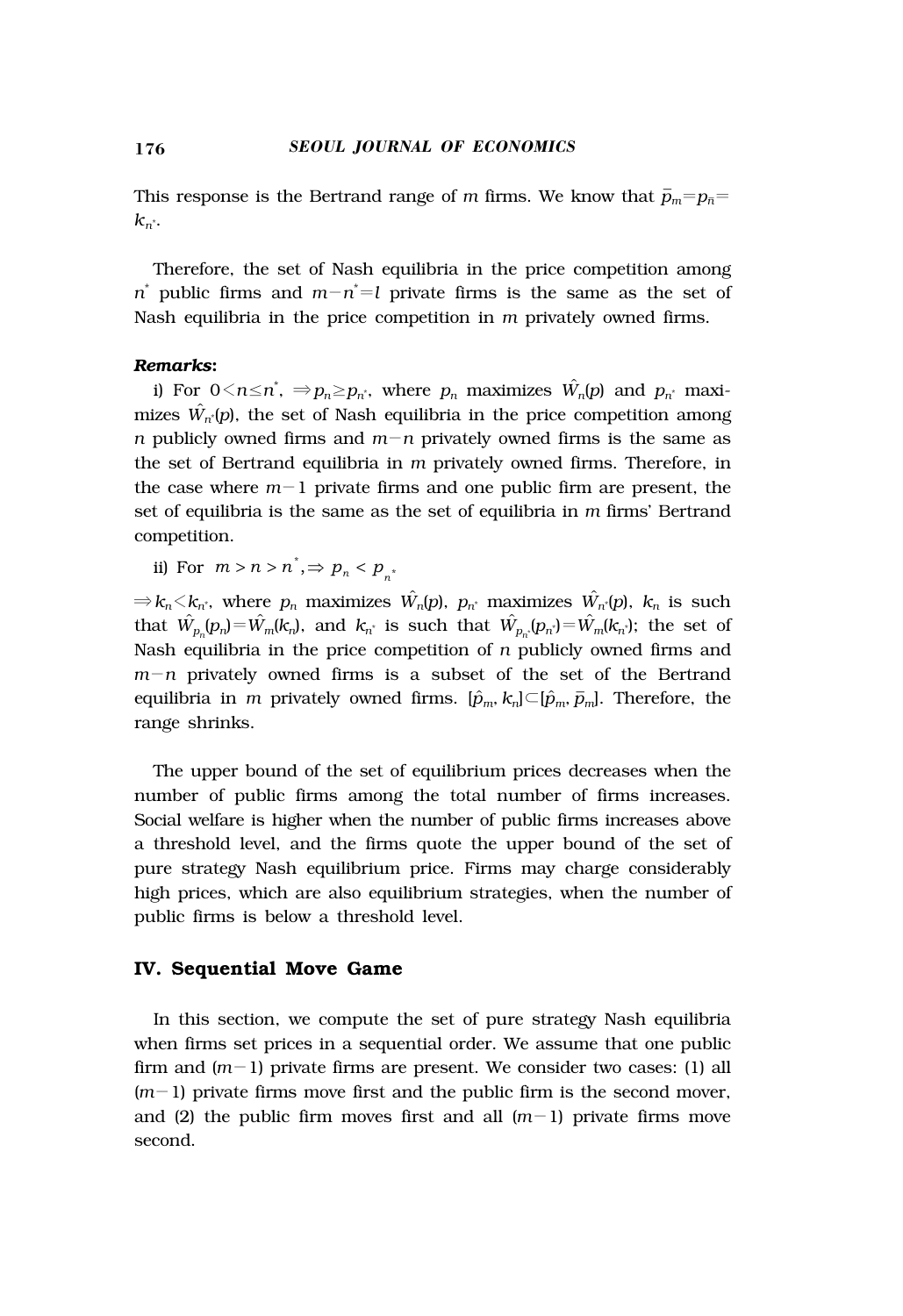#### *A. Case 1*

From Lemma 2.1, we know that  $\bar{\pi}_m(p) \geq \pi(p)$ ,  $\forall$ ,  $p \leq \bar{p}_m$ . The range of Bertrand equilibria is  $p \in [\hat{p}_m, \bar{p}_m]$ . We know from Lemma 2.3 that *W(p)* is maximized at  $p_0 = c'(D(p))$  and from Lemma 2.4 that

$$
{p^{}_0} > {\overline p^{}_m} = c'(\frac{D(p)}{\overline n}).
$$

Suppose  $p_{min}$  is equal to the minimum of the price set by  $(m-1)$ private firms in stage I (as the first mover). If  $p_{min} \leq p_0 = c'(D(p_0))$ , then the best response of the public firm is to set  $p=p_{min}$  because  $W'(p) \geq 0$ , for  $p \leq p_0$ . Thus, the public firm will not undercut the price. We understand that if  $p_{min} \leq p_0$ , then the public firm in stage II (public firm as the second mover) will constantly set the same price, which is the minimum of the price set by private firms. If  $p_{min} > p_0$ , then the best response of the public firm is to set  $p=p_0$  because  $W(p)$  is maximized at  $p=p_0$ .

We know that  $\bar{p}_2$  exists, such that

$$
\pi_m = \frac{pD(p)}{m} - c\left(\frac{D(p)}{m}\right) \ge \pi_{2} = \frac{pD(p)}{2} - c\left(\frac{D(p)}{2}\right).
$$

We obtain  $\bar{p}_2$  in a similar manner as in Lemma 2.1. From the strict convexity of the cost function, we also obtain  $\bar{p}_2 \lessdot \bar{p}_m$  following the same argument as in Lemma 2.4. Consider a private firm  $j$  that sets price  $p_j$ in stage I and  $p_{\textit{min}} = Min\{p_i\}, \ \forall \, i \neq j$  is the minimum of the price set by all other private firms in stage I. Suppose  $\bar p_2$  <  $p_{\textit{min}}$  ≤  $p_0$ , then the best response for firm *j* is to set price  $p_j$   $\leq$   $p_{min}$  because  $\pi_m(p)$   $\leq$   $\pi_2(p)$ ,  $\forall$   $p$   $\geq$   $\bar{p}_2$ . The public firm will always set  $p=p_j$  because  $p_j$  op. In stage I, the firms undercut the prices if any firm sets a price higher than  $\bar{p}_2$ . If any firm in stage I sets  $p \leq \bar{p}_2$ , then the best response for other firms in this stage is to set the same price. The argument is the same as in Proposition 2.7. The public firm in stage II will also set the same price because  $\bar{p}_2$  $<$  $p_0$ . Thus, we determine that the set of pure strategy subgame perfect Nash equilibria is to set the same price  $p_i{\in}[\hat{p}_m,\bar{p}_2]$ ,  $\forall\,i$ . An interesting result is that  $[\hat{p}_m, \overline{p}_2] \subset [\hat{p}_m, \overline{p}_m]$ .

## *B. Case 2*

We know from Lemma 2.3 that  $\hat{W}_m(p)$  is maximized at  $p_m$ . This  $p_m$  is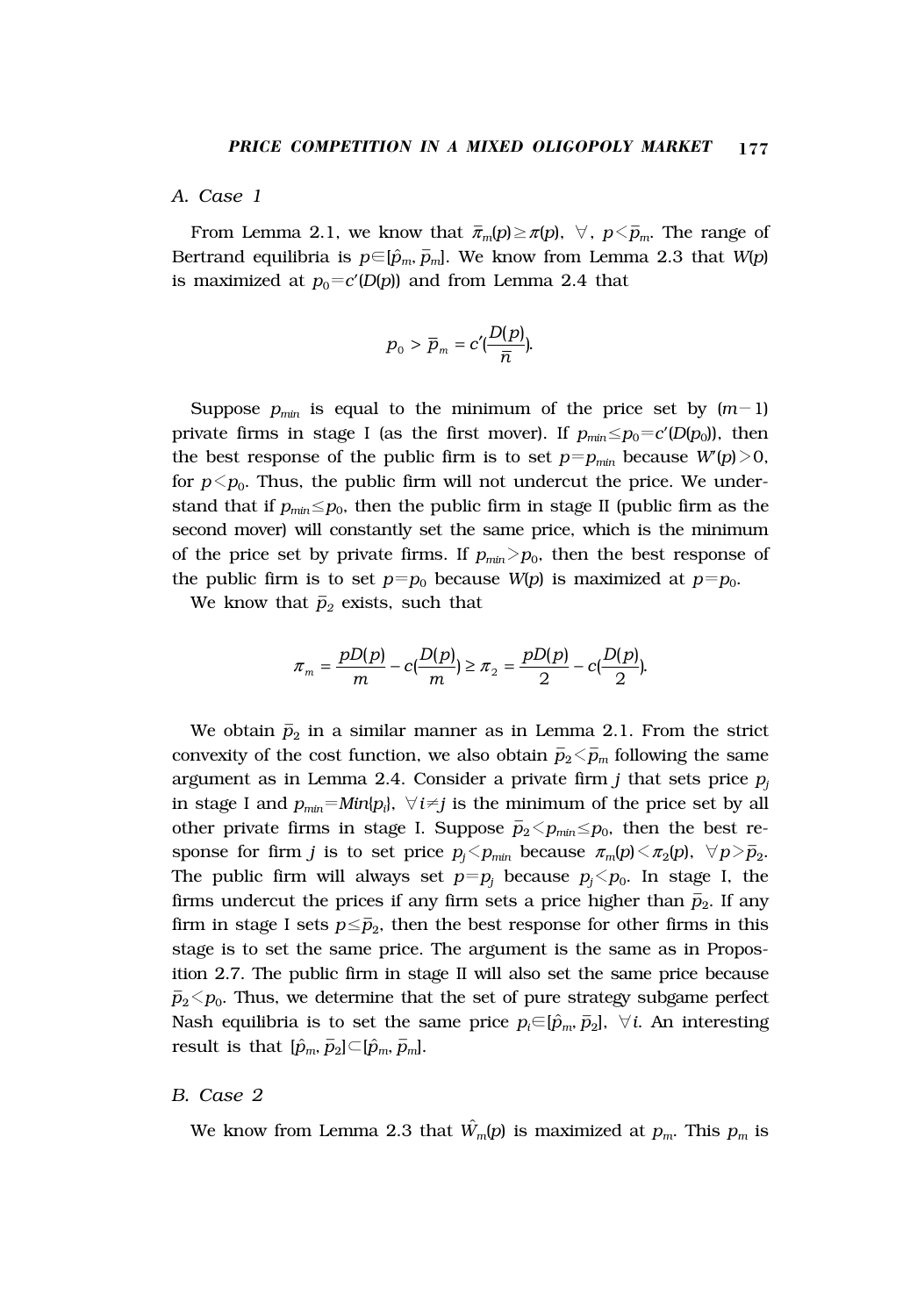$$
p_m = c'(\frac{D(p)}{m})
$$
 and  $\bar{p}_m = \frac{c(D(p)) - c(\frac{D(p)}{m})}{d(p)(\frac{m-1}{m})}$ .

We know that  $c(\cdot)$  is strictly an increasing convex function. Thus, we obtain

$$
\overline{p}_m = \frac{c(D(p)) - c\left(\frac{D(p)}{m}\right)}{d(p)\left(\frac{m-1}{m}\right)} > p_m = c'\left(\frac{D(p)}{m}\right).
$$

The public firm sets  $p=p_m$  in stage I. All the  $(m-1)$  private firms set this same  $p_m$  price in stage II because  $\bar{\pi}_m(p) > \pi(p)$ ,  $\forall p < \bar{p}_m$ . Thus, we determine that a unique pure strategy Nash equilibrium exists, such that the public firm sets  $p=p_m$  in stage I and all the  $(m-1)$  private firms set the same price in stage II. A unique pure strategy subgame perfect Nash equilibrium exists in this two-stage game.

## **V. Conclusion**

This study shows that in the presence of a single publicly owned firm operating along with any positive number of privately owned firms with price as the strategic variable, then the ownership pattern of firms is irrelevant. Hence, the set of equilibrium prices does not depend on the ownership pattern. When more than two firms are operating in a market and if a certain number of firms are publicly owned, then the set of equilibrium prices is a subset of the set of equilibrium prices in the Bertrand competition. The upper bound of the set of equilibrium prices is considerably low, that is, the set of equilibrium prices shrinks. This result implies that the ownership pattern matters when a sufficiently large number of publicly owned firms are operating alongside privately owned firms. Firms may probably chargesignificantly high prices when the number of public firms isnot sufficiently high, that is, not above a threshold level.

If the prices are set sequentially and if the public firm is the first mover (price leader), then a unique pure strategy subgame perfect Nash equilibrium exists. This unique price is the competitive equilibrium price when *m* firms service the market. If the public firm moves second, then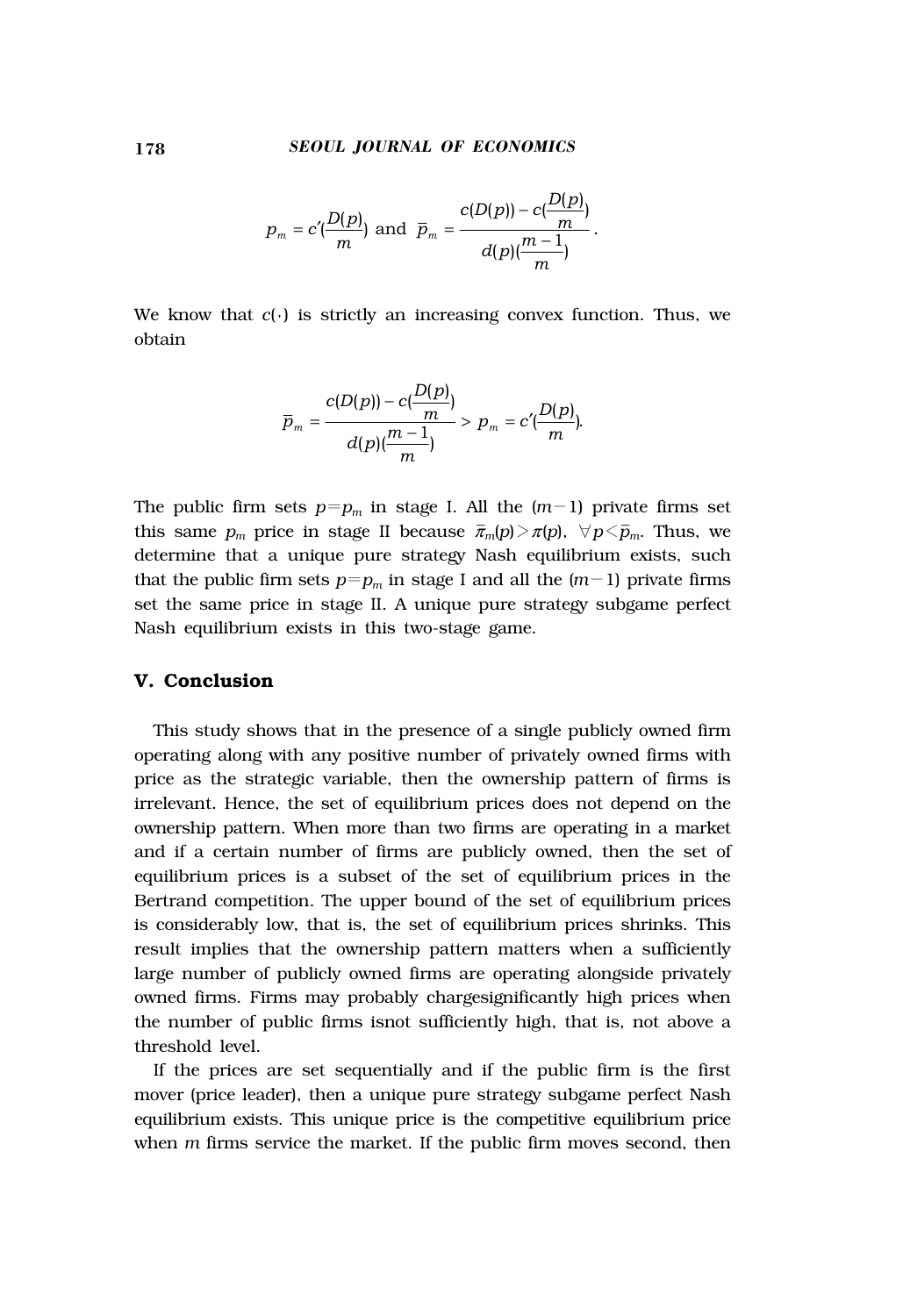we obtain a range of equilibrium prices.The upper bound of this range is less than the upper bound of the equilibrium prices in the Bertrand competition in *m* private firms. The pure strategy subgame perfect Nash equilibrium is necessarily non-unique.

*(Received 27 August 2014; Revised 23 September 2015; Accepted 8 October 2015)*

## **References**

- Dastidar, K. G. "On The Existence of Pure Strategy Bertrand Equilibrium." *Economic Theory* 5 (No. 1 1995): 19-32.
- Dastidar, K. G., and Sinha, U. B. "Price Competition in a Mixed Duopoly." In Dastidar, K. G., Mukhopadhyay, H. and Sinha, U. B. (ed.), *Dimensions of Economic Theory and Policy: Essays for Anjan Mukherji*. Chapter 16, New Delhi: Oxford University Press, pp. 269-81, 2011.
- De Fraja, G., and Delbono, F. "Alternative Strategies of a Public Enterprise in Oligopoly." *Oxford Economic Papers* 41 (No. 2 1989): 302-11.
- Delbono, F., and Denicolo, V. "Regulating Innovative Activity: The Role of a Public Firm." *International Journal of Industrial Organization* 11 (No. 1 1993): 35-48.
- Fershtman, C. "The Interdependence Between Ownership Status and Market Structure: The Case of Privatization." *Economica* 57 (No. 227 1990): 319-28.
- Fjell, K., and Heywood, J. S. "Public Stackelberg Leadership in a Mixed Oligopoly with Foreign Firms." *Australian Economic Papers* 41 (No. 3 2002): 267-81.
- Fjell, K., and Pal, D. "A mixed oligopoly in the presence of foreign private firms." *Canadian Journal of Economics* 29 (No. 3 1996): 737-43.
- Han, L., and Ogawa, H. "Economic Integration and Strategic Privatization in an International Mixed Oligopoly." *FinanzArchiv/Public Finance Analysis* 64 (No. 3 2008): 352-63.
- Huang, C.S., Lee, J. Y., and Chen, S.S. "The Optimal Government Shareholding Strategy and the Cost Structure." *Seoul Journal of Economics* 19 (No. 2 2006): 251-74.
- Lu, Y. "Endogenous Timing in a Mixed Oligopoly with Foreign Com-